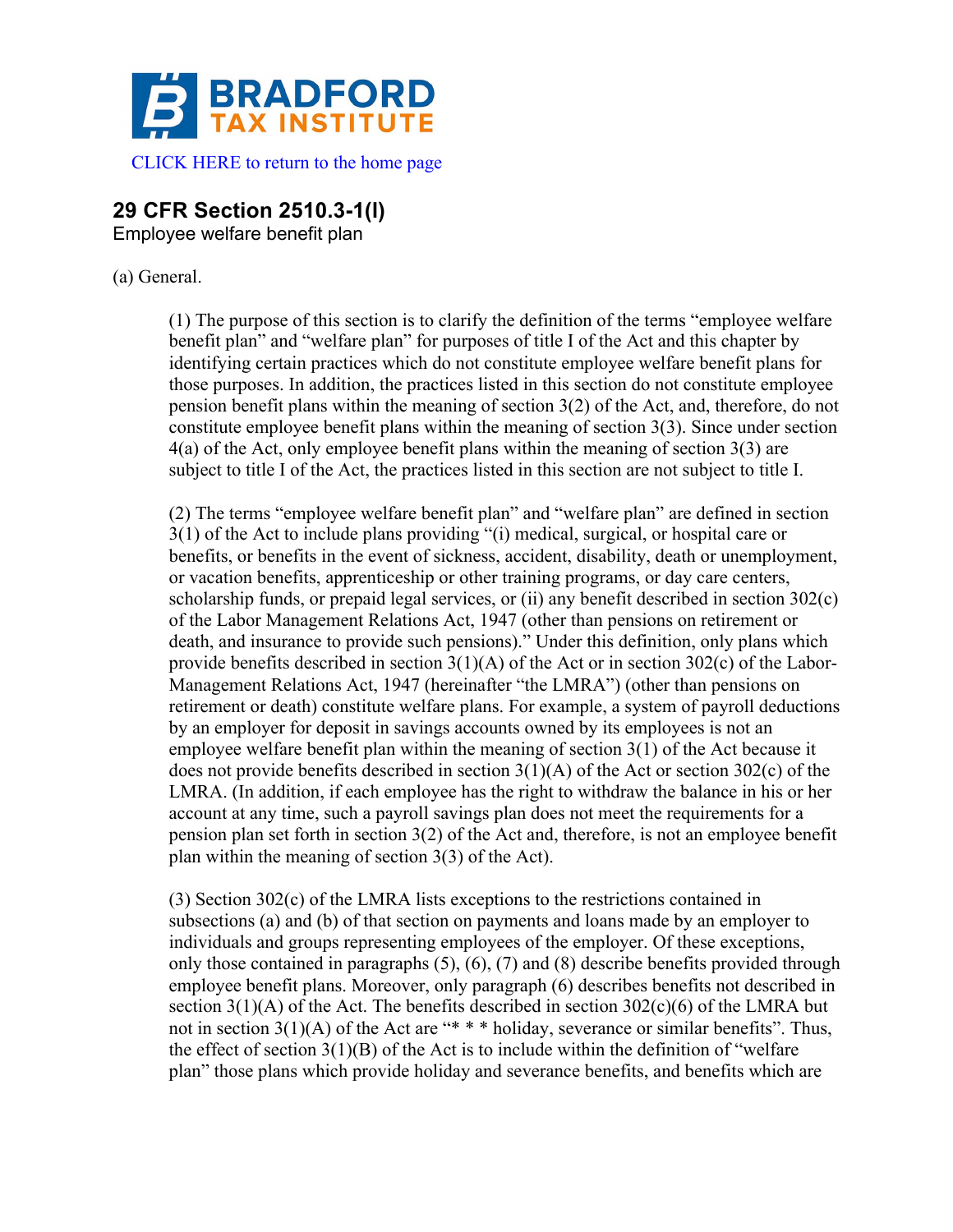similar (for example, benefits which are in substance severance benefits, although not so characterized).

(4) Some of the practices listed in this section as excluded from the definition of "welfare plan" or mentioned as examples of general categories of excluded practices are inserted in response to questions received by the Department of Labor and, in the Department's judgment, do not represent borderline cases under the definition in section 3(1) of the Act. Therefore, this section should not be read as implicitly indicating the Department's views on the possible scope of section 3(1).

(b) Payroll practices. For purposes of title I of the Act and this chapter, the terms "employee welfare benefit plan" and "welfare plan" shall not include -

(1) Payment by an employer of compensation on account of work performed by an employee, including compensation at a rate in excess of the normal rate of compensation on account of performance of duties under other than ordinary circumstances, such as -

(i) Overtime pay,

(ii) Shift premiums,

(iii) Holiday premiums,

(iv) Weekend premiums;

(2) Payment of an employee's normal compensation, out of the employer's general assets, on account of periods of time during which the employee is physically or mentally unable to perform his or her duties, or is otherwise absent for medical reasons (such as pregnancy, a physical examination or psychiatric treatment); and

(3) Payment of compensation, out of the employer's general assets, on account of periods of time during which the employee, although physically and mentally able to perform his or her duties and not absent for medical reasons (such as pregnancy, a physical examination or psychiatric treatment) performs no duties; for example -

(i) Payment of compensation while an employee is on vacation or absent on a holiday, including payment of premiums to induce employees to take vacations at a time favorable to the employer for business reasons,

(ii) Payment of compensation to an employee who is absent while on active military duty,

(iii) Payment of compensation while an employee is absent for the purpose of serving as a juror or testifying in official proceedings,

(iv) Payment of compensation on account of periods of time during which an employee performs little or no productive work while engaged in training (whether or not subsidized in whole or in part by Federal, State or local government funds), and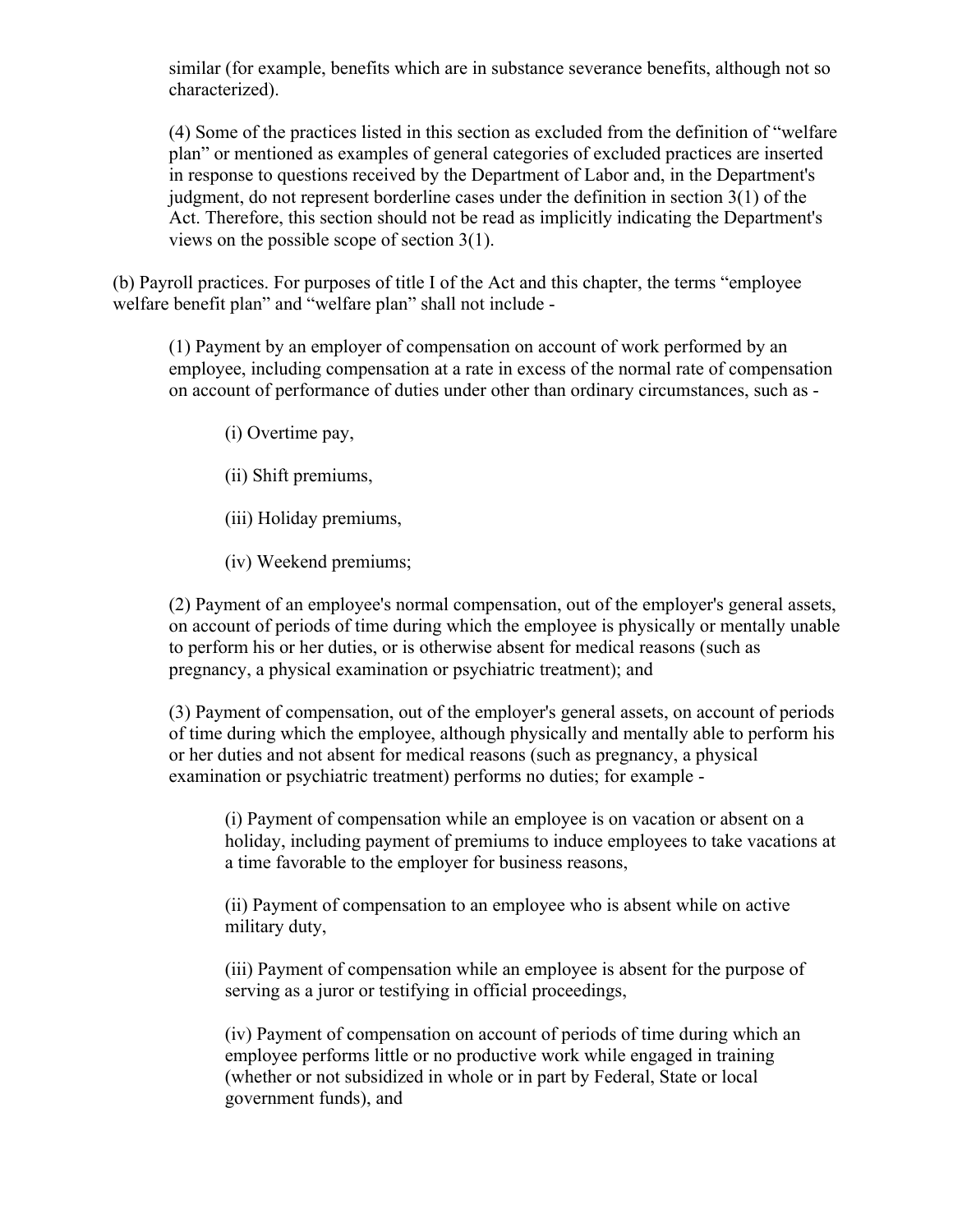(v) Payment of compensation to an employee who is relieved of duties while on sabbatical leave or while pursuing further education.

(c) On-premises facilities. For purposes of title I of the Act and this chapter, the terms "employee welfare benefit plan" and "welfare plan" shall not include -

(1) The maintenance on the premises of an employer or of an employee organization of recreation, dining or other facilities (other than day care centers) for use by employees or members; and

(2) The maintenance on the premises of an employer of facilities for the treatment of minor injuries or illness or rendering first aid in case of accidents occurring during working hours.

(d) Holiday gifts. For purposes of title I of the Act and this chapter the terms "employee welfare benefit plan" and "welfare plan" shall not include the distribution of gifts such as turkeys or hams by an employer to employees at Christmas and other holiday seasons.

(e) Sales to employees. For purposes of title I of the Act and this chapter, the terms "employee welfare benefit plan" and "welfare plan" shall not include the sale by an employer to employees of an employer, whether or not at prevailing market prices, of articles or commodities of the kind which the employer offers for sale in the regular course of business.

(f) Hiring halls. For purposes of title I of the Act and this chapter, the terms "employee welfare benefit plan" and "welfare plan" shall not include the maintenance by one or more employers, employee organizations, or both, of a hiring hall facility.

(g) Remembrance funds. For purposes of title I of the Act and this chapter, the terms "employee welfare benefit plan" and "welfare plan" shall not include a program under which contributions are made to provide remembrances such as flowers, an obituary notice in a newspaper or a small gift on occasions such as the sickness, hospitalization, death or termination of employment of employees, or members of an employee organization, or members of their families.

(h) Strike funds. For purposes of title I of the Act and this chapter, the terms "employee welfare benefit plan" and "welfare plan" shall not include a fund maintained by an employee organization to provide payments to its members during strikes and for related purposes.

(i) Industry advancement programs. For purposes of title I of the Act and this chapter, the terms "employee welfare benefit plan" and "welfare plan" shall not include a program maintained by an employer or group or association of employers, which has no employee participants and does not provide benefits to employees or their dependents, regardless of whether the program serves as a conduit through which funds or other assets are channelled to employee benefit plans covered under title I of the Act.

(j) Certain group or group-type insurance programs. For purposes of title I of the Act and this chapter, the terms "employee welfare benefit plan" and "welfare plan" shall not include a group or group-type insurance program offered by an insurer to employees or members of an employee organization, under which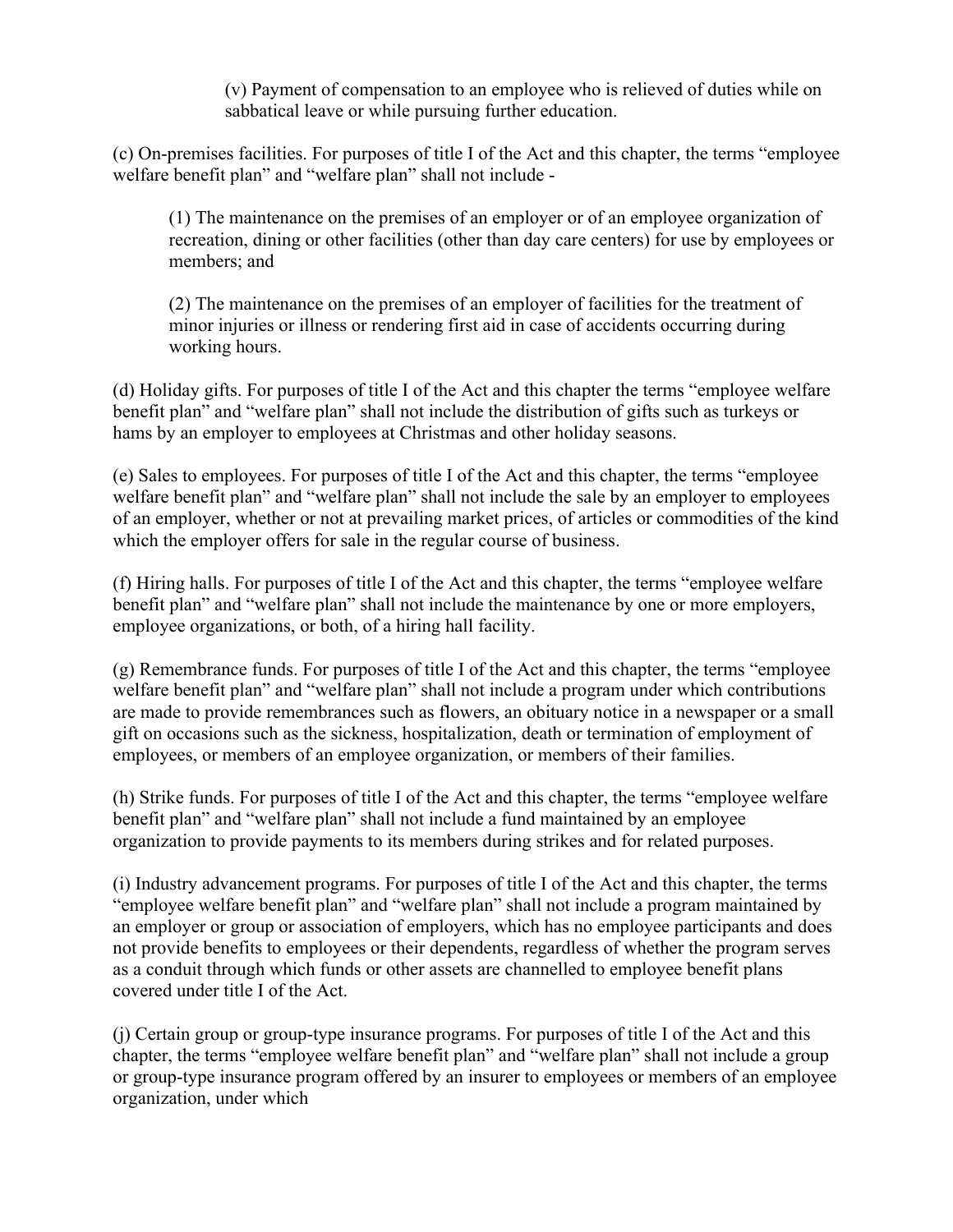(1) No contributions are made by an employer or employee organization;

(2) Participation the program is completely voluntary for employees or members;

(3) The sole functions of the employer or employee organization with respect to the program are, without endorsing the program, to permit the insurer to publicize the program to employees or members, to collect premiums through payroll deductions or dues checkoffs and to remit them to the insurer; and

(4) The employer or employee organization receives no consideration in the form of cash or otherwise in connection with the program, other than reasonable compensation, excluding any profit, for administrative services actually rendered in connection with payroll deductions or dues checkoffs.

(k) Unfunded scholarship programs. For purposes of title I of the Act and this chapter, the terms "employe welfare benefit plan" and "welfare plan" shall not include a scholarship program, including a tuition and education expense refund program, under which payments are made solely from the general assets of an employer or employee organization.

(l) Safe harbor for health reimbursement arrangements (HRAs) and certain other arrangements that reimburse individual health insurance coverage. For purposes of title I of the Act and this chapter, the terms "employee welfare benefit plan" and "welfare plan" shall not include individual health insurance coverage the premiums of which are reimbursed by a health reimbursement arrangement (HRA) (or other account-based group health plan), including an HRA or other account-based group health plan integrated with individual health insurance coverage (as described in § 2590.702-2 of this chapter), an HRA that covers fewer than two current employees (as described in § 2590.732(b) of this chapter) and that reimburses premiums for individual health insurance coverage, a qualified small employer health reimbursement arrangement (QSEHRA), as defined in section 9831(d)(2) of the Code, or an arrangement under which an employer allows employees to pay the portion of the premium for individual health insurance coverage that is not covered by an HRA or other account-based group health plan with which the coverage is integrated by using a salary reduction arrangement in a cafeteria plan under section 125 of the Code (supplemental salary reduction arrangement), if all the conditions of this paragraph (l) are satisfied.

(1) The purchase of any individual health insurance coverage is completely voluntary for participants and beneficiaries. The fact that a plan sponsor requires such coverage to be purchased as a condition for participation in an HRA or supplemental salary reduction arrangement does not make the purchase involuntary.

(2) The employer, employee organization, or other plan sponsor does not select or endorse any particular issuer or insurance coverage. In contrast, providing general contact information regarding availability of health insurance in a state (such as providing information regarding www.HealthCare.gov or contact information for a state insurance commissioner's office) or providing general health insurance educational information (such as the uniform glossary of health coverage and medical terms available at: https://www.dol.gov/sites/default/files/ebsa/laws-and-regulations/laws/affordable-care